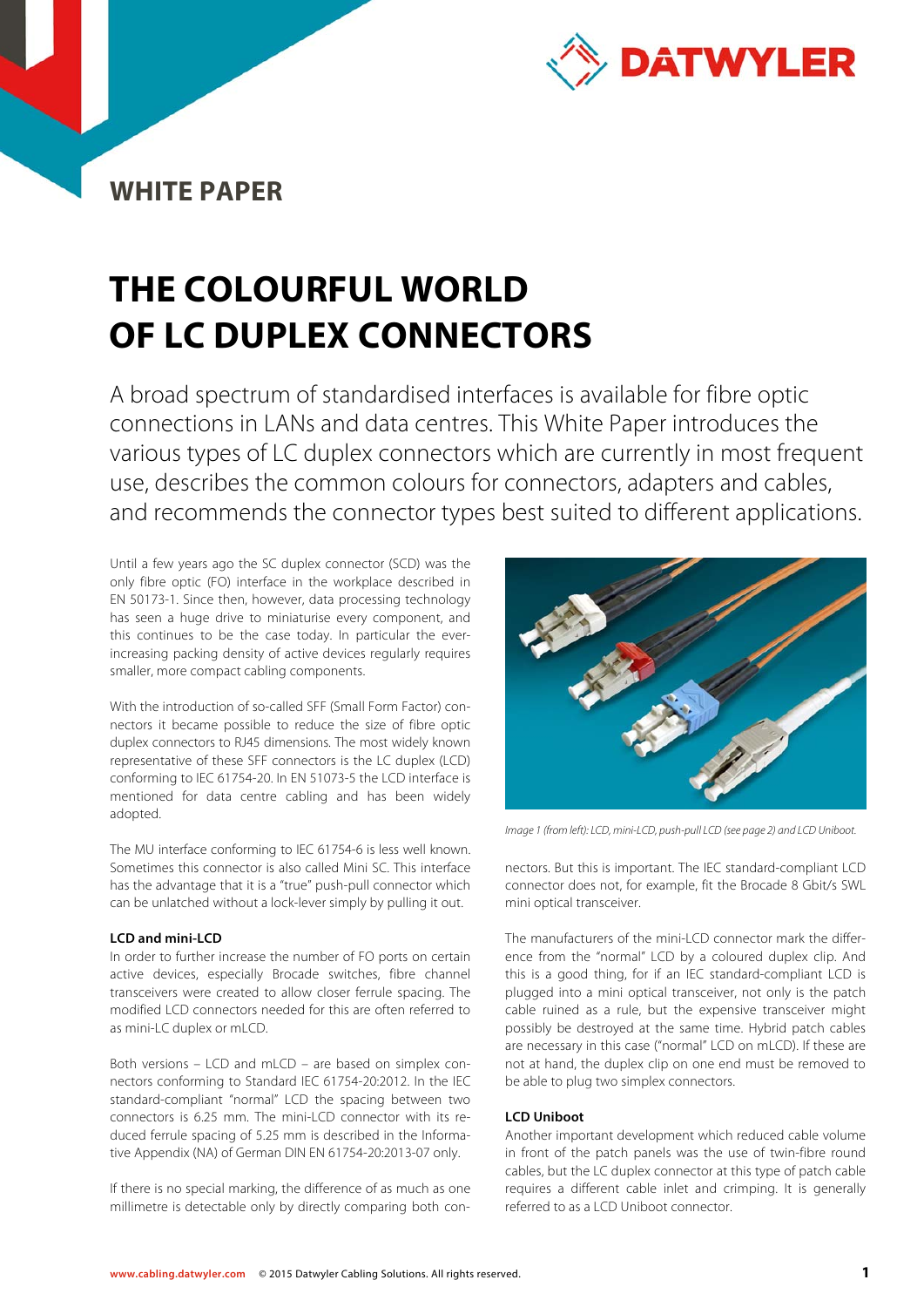## **WHITE PAPER**



Datwyler also offers the option of LCD patch cables with a Uniboot connector. Before use, however it is vital to ensure the correct polarity of the two optical fibres: with traditional LC patch cables you can open the duplex clip and switch polarity; with Datwyler standard duplex patch cords a separate duplex clip is enclosed.

#### **Push-pull LCD**

Anyone who has tried to release LCD connectors in patch panels with high packing densities knows how difficult this can be. At high density thumbs and forefingers are not ideally suited to operating the release lever and pulling the connector.

There are a few solutions on the market for releasing the connector using a tool. But some of these tools are really expensive, and the fibre optic connector needs to be handled with the utmost care.

Various fibre optic connector manufacturers therefore offer what are known as push-pull LCD connectors designed to make release somewhat easier. As against traditional LCD connectors, however, the push-pull variants have generally been patented, so they are not widely available and are also considerably more expensive.

The question to ask is therefore always how many ports do you really need on a certain patch area, for example 19 inch / 1 rack unit?

For the reasons mentioned the maximum possible number need not always be the best option. When using "standard" LCD patch cables where the connector is released by pressing the latch down, patch panels with 24 LC quads are practicable, i.e. with adapters of SCD size for contacting four LC connectors or two LCD connectors each. This means that if there are patch panels with 24 LC quad adapters, 48 duplex patch cables can still be easily plugged in and also released.

#### **State of the art**

In EN 50173-1 the mechanical and optical characteristics of the FO connectors are described as follows in clause 8.5.1.3: "Optical fibre connecting hardware shall meet the requirements of Table 70. The choice of connecting hardware is open to all types of optical fibre connectors standardised by IEC or CENELEC. When high density is an important consideration then small form factor connector designs that accommodate at least two fibres (…) are recommended. However, where detail specifications produced by IEC or CENELEC in accordance with requirements of Table 70 a) do not exist then assurance should be sought from suppliers that the combinations of components within connecting hardware are able to meet the optical and mechanical requirements of this clause."

Admittedly in FO patch panels the robust SC duplex connector (SCD), which can also be very easily plugged in and released as a push-pull connector, is still in frequent use. Nowadays, though, it is increasingly being replaced by the smaller, equally standardised LCD connector which, as described above, permits higher packing densities but is more difficult to handle.

In keeping with the requirement for increased packing density, the standard for data centre cabling, EN 50173-5, also describes the LCD interface for connectors with a fibre count of 2. For a fibre count >2 it describes the MPO connector. In fact both interfaces have become widely accepted in data centres.

#### **Standard-compliant colours for connectors, adapters and cables**

The variety of FO connector types corresponds with an equally bewildering variety of colour codings for connectors, adapters and cable sheaths.

Clause 8.5.1.2 of EN 50173-1:2011 stipulates the colour coding and clear labelling of connectors and adapters for fibre optic connections with quartz glass fibres:

Coding of connectors and adapters, for example by colour, should be used to prevent accidental connection

a) of different types of multimode fibre in the cable;

b) of incompatible single-mode connecting hardware, e.g. blue for connectors with ferrules with physical contact (PC) and green for connectors with ferrules with angled physical contact (APC).

This clause also states that consistent polarisation should be maintained throughout the cabling system by means of physical keying, labelling or both. These are additional identification markings which do not replace other markings conforming to EN 50174-1 or national laws or regulations.

A supplementary note in EN 50173-1 states that the colour codes for SCD connectors (conforming to IEC 60874-19-1) may also be used for other types of connector, i.e. for all LCD connectors:

- a) multimode 50 μm and 62.5 μm: beige or black;
- b) single-mode PC: blue
- c) single-mode APC: green.

EN 50173 thus only specifies a few colours for connecting technology. The colours turquoise and heather violet typical of

| <b>Fibre type</b> | Cut       | <b>Standardised colour</b> | <b>Market-standard colour</b> |
|-------------------|-----------|----------------------------|-------------------------------|
| OM <sub>1</sub>   | PC        | beige or black             | beige                         |
| OM <sub>2</sub>   | PC        | beige or black             | beige                         |
| OM3               | <b>PC</b> |                            | turquoise                     |
| OM4               | РC        |                            | heather violet                |
| OS <sub>2</sub>   | PC.       | blue                       | blue                          |
| OS <sub>2</sub>   | APC.      | green                      | green                         |

Table 1: Colours of FO connectors. This applies also for LC duplex connector types.